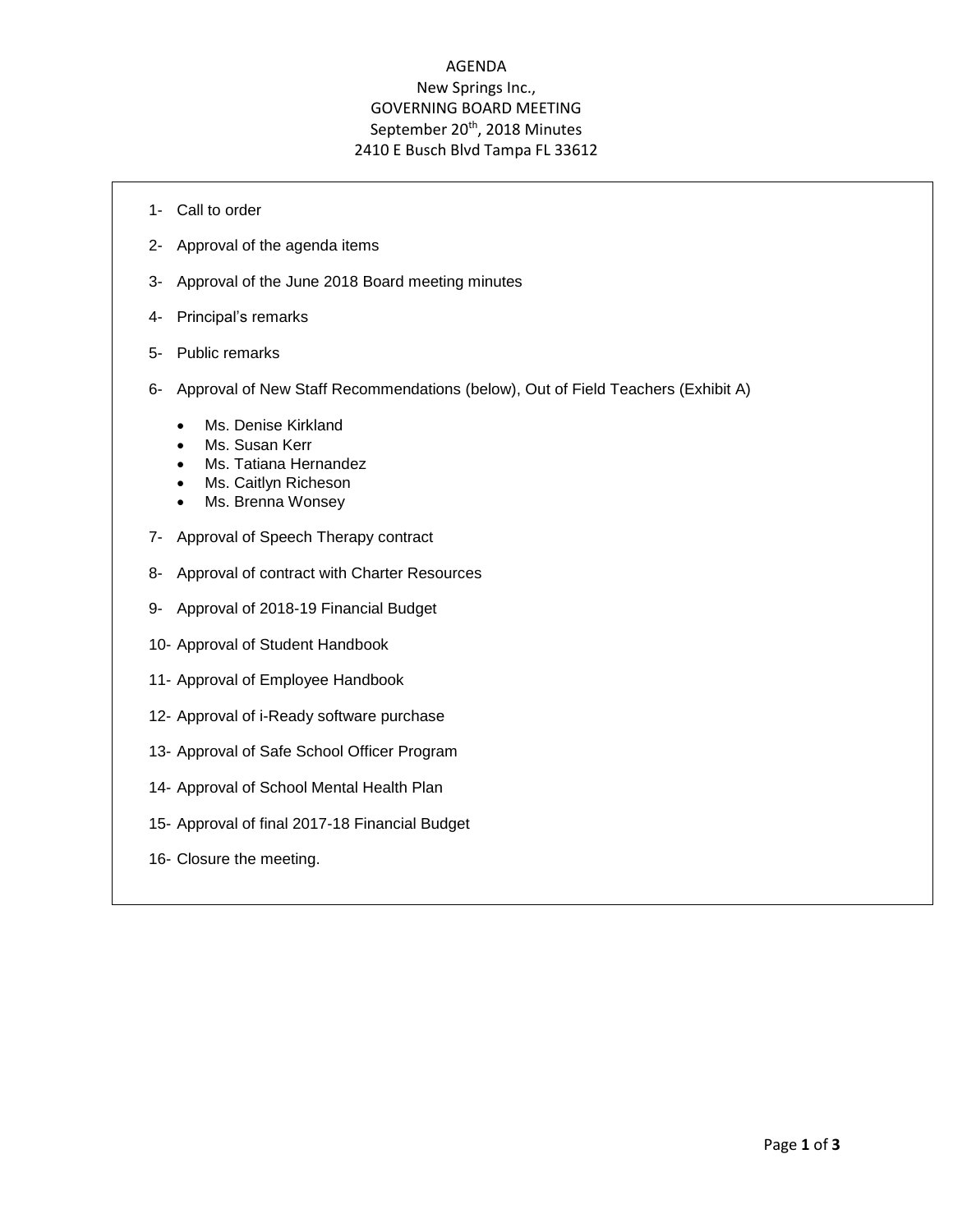## AGENDA New Springs Inc., GOVERNING BOARD MEETING September 20<sup>th</sup>, 2018 Minutes 2410 E Busch Blvd Tampa FL 33612

Additional Information New Springs Inc. Thursday, September 20th 2018 6:30pm

## **Issues/ Items motioned voted on by Governing Board Members:**

- **1.** The Board meeting was called to order at 7:05 pm by Dr. Yildirim
- 2. Dr. Akin moved to approve the September 2018 agenda items. Mr. Ozek 2<sup>nd</sup> the motion. **The board unanimously approved the agenda.**
- **3.** Mr. Gultekin moved to approve June 2018 NSS board meeting minutes. Dr. Akin 2<sup>nd</sup> the motion. **The board unanimously approved May 2018 NSS board meeting minutes.**
- **4. Principal Remarks.** Dr. Yildirim opened the floor for Mr. Tekin. Mr. Tekin talked about the following items;
	- USF Partnership
	- Updates on bankruptcy court
	- New Enrollment is at 464 currently
- **5. Public Remarks.** No remarks were made.
- **6.** Mr. Gultekin moved to approve hiring of new staff members and the out of field assignments (Exhibit A) for 2018-19 school year. Dr. Akin 2<sup>nd</sup> the motion. **The board unanimously approved the hiring of new staff members and out of field assignments.**
- 7. Mr. Gultekin moved to approve Speech Therapy Contract with Kid's Therapy Unlimited, Inc. Mr. Ozek 2<sup>nd</sup> the motion. **The board unanimously approved the Speech Therapy Contract.**
- 8. Mr. Gultekin moved to approve Student info system contract with Charter Educational Services & Resources. Mr. Ozek 2nd the motion. **The board unanimously approved the Contract with Charter Educational Services & Resources.**
- **9.** Mr. Gultekin moved to approve 2018-19 Financial Budget. Mr. Ozek 2<sup>nd</sup> the motion. **The board unanimously approved the 2018-19 financial budget.**
- **10.** Mr. Gultekin moved to approve 2018-19 Student Handbook. Mr. Ozek 2nd the motion. **The board unanimously approved the 2018-19 Student Handbook**
- **11.** Dr. Akin moved to approve 2018-19 Employee Handbook. Mr. Gultekin 2<sup>nd</sup> the motion. **The board unanimously approved the 2018-19 Employee Handbook**
- **12.** Mr. Gultekin moved to approve purchasing i-Ready software. Mr. Gultekin 2nd the motion. **The board unanimously approved purchasing of the i-Ready software.**
- 13. Mr. Gultekin moved to approve agreement with district for Safe School Officer Program. Mr. Ozek 2<sup>nd</sup> the motion. **The board unanimously approved agreement with district for Safe School Officer Program.**